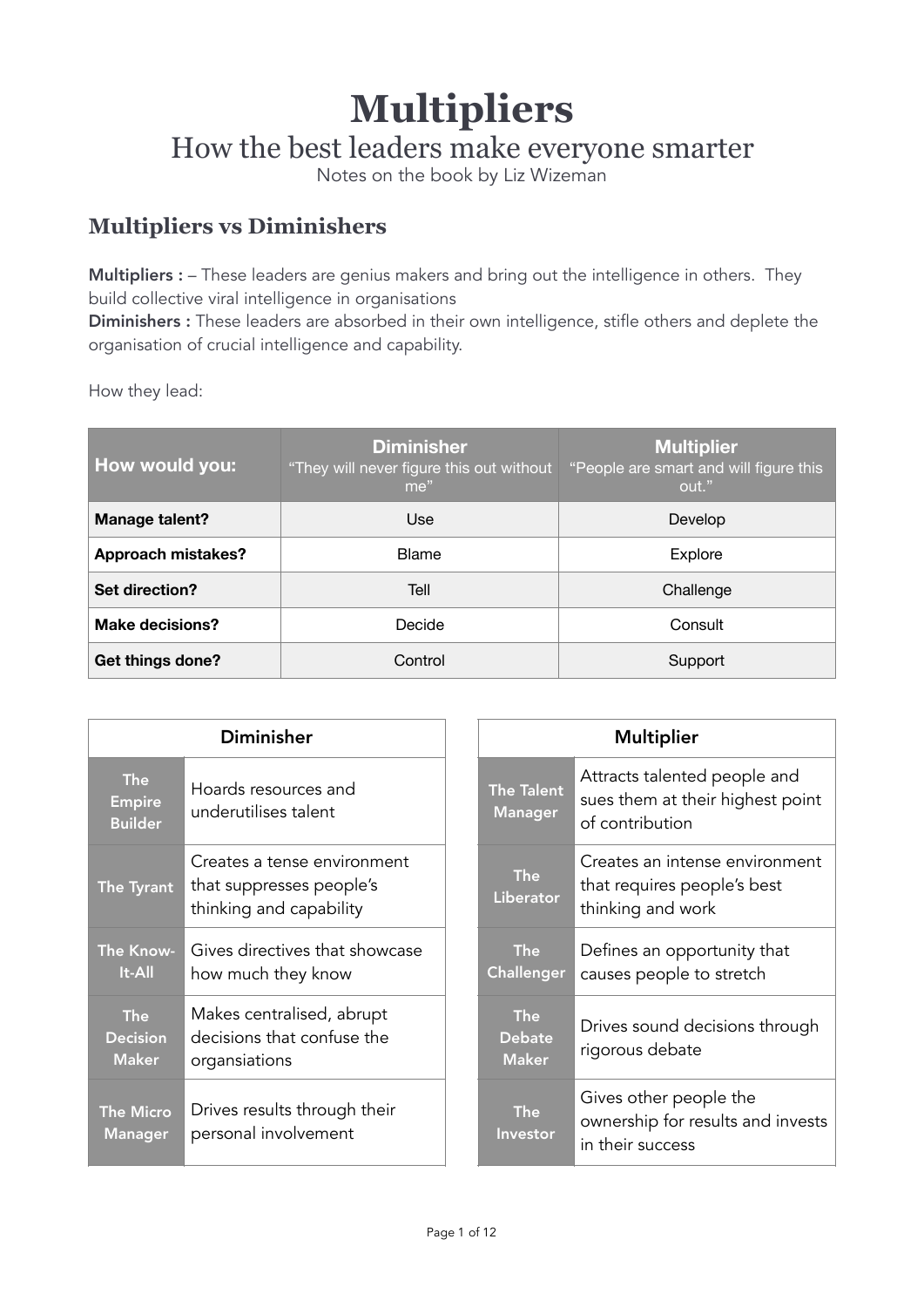# The Five Disciplines of the Multipliers

- 1. The Talent Magnet Attract and Optimise talent
- 2. The Liberator Require people's best thinking
- 3. The Challenger Extend challenges
- 4. The Debate maker Debate decisions
- 5. The Investor Instil accountability

# The Results:

By extracting people's full capability, Multipliers get twice the capability from people than do Diminishers.

# **Chapter 2 – The Talent Magnet**

**Empire Builders** – bring in great talent, but they underutilize it because they hoard resources and use them only for their own gain.

Talent Magnets – get access to the best talent because people flock to work for them knowing they will be fully utilized and developed to be ready for the next stage.

A cycle of attraction sees those with raw talent and the right mix of intelligence needed for the challenge ("A players") attracted and under the leadership of the Talent Manager the genius of these players gets discovered and utilised to the fullest. They become smarter and more capable, they become "A players+". They then get identified and recruited into bigger opportunities, they grow and develop under the care of the Talent Manager.

## The Four Practices of the Talent Magnet

#### 1. Look for talent everywhere

- *Appreciate all types of genius*
- *Ignore boundaries*
- 2. Find people's Native Genius (A Native Genius is something that people do, not only exceptionally well, but absolutely naturally. They do it easily (without extra effort) and freely (without condition)
	- 1. Look for what is native
		- *What do they do better than anything else they do?*
		- *What do they do better than the people around them?*
		- *What do they do without effort?*
		- *What do they do without being asked?*
		- *What do they do readily without being paid?*
	- 2. Label it: ICNU I see in you…

#### 3. Utilize people to the fullest

- *Connect people with opportunities*
- *Shine a spotlight*
- 4. Remove the blockers
	- *Get rid of prima donnas*
	- *Get out of the way*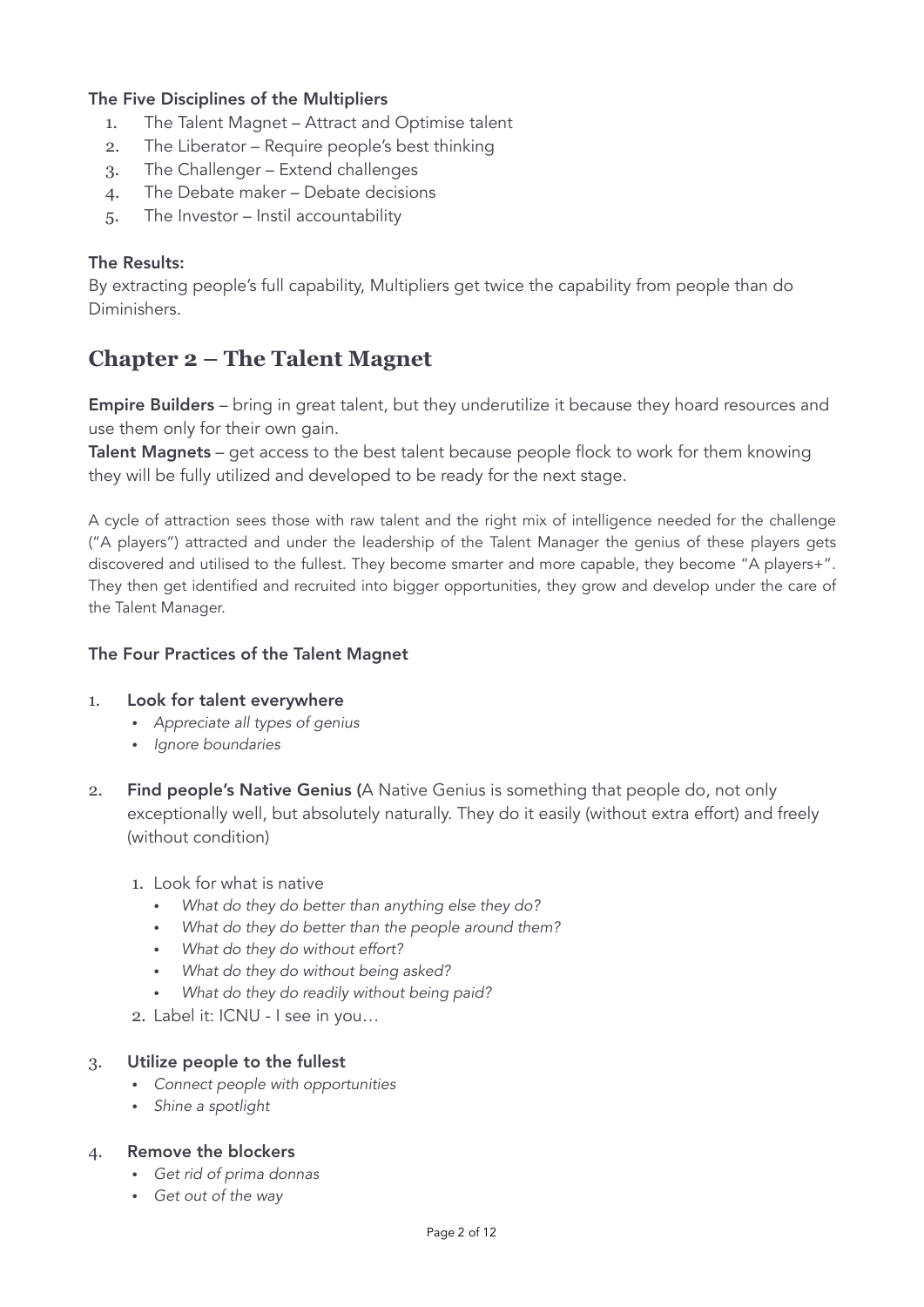| <b>Empire Builder</b>                        |                                                                                                                                                                                                                                                                         |                                                                                        | <b>Talent Manager</b>                                                                                                                                                                                                                                                                                  |
|----------------------------------------------|-------------------------------------------------------------------------------------------------------------------------------------------------------------------------------------------------------------------------------------------------------------------------|----------------------------------------------------------------------------------------|--------------------------------------------------------------------------------------------------------------------------------------------------------------------------------------------------------------------------------------------------------------------------------------------------------|
| What they do                                 | What they get                                                                                                                                                                                                                                                           | What they do                                                                           | What they get                                                                                                                                                                                                                                                                                          |
| Hoards resources and<br>underutilises talent | A reputation as the<br>person "A players"<br>should avoid working<br>with<br>Underutilised people<br>whose capability<br>atrophies<br>Disillusioned people<br>who don't reach out to<br>others<br>A stagnation of talent<br>where disillusioned<br>people quit and stay | Attracts talented<br>people and sues them<br>at their highest point<br>of contribution | A reputation as the<br>person "A players"<br>should work with<br>Fully utilised people<br>whose genius<br>continues to expand<br>Inspired people who<br>attract others into the<br>organisation<br>A flow of talented<br>people attracting<br>others as they move up<br>and out of the<br>organisation |

# Becoming a Talent Magnet

- 1. Become a genius watcher
	- *Identify it*
	- *Test it*
	- *Work it*
- 2. Pull some weeds

# Unexpected Findings

Both Talent magnets and Empire Builders attract 'A' talent. What differentiates them is what they do with the talent once it is in the door

Talent Magnets do not run out of talent by moving their people onto bigger, better opportunities, because there is a steady stream of talent wanting to get into the organisation

Resources: <https://hbr.org/2011/01/the-six-habits-of-a-talent-mag.html> HeroMaker

# **Chapter 3 – The Liberator**

Tyrants – create a tense environment that suppresses people's thinking and capability. As a result, people hold back, bring up safe ideas that the leader agrees with and work cautiously.

Liberators – create an intense environment that requires people's best thinking and work. As a result people offer their best and boldest thinking to give their best effort.

Liberators create an environment where good things happen:

- *• Ideas are generated with ease*
- *• People learn rapidly and adapt to new environments*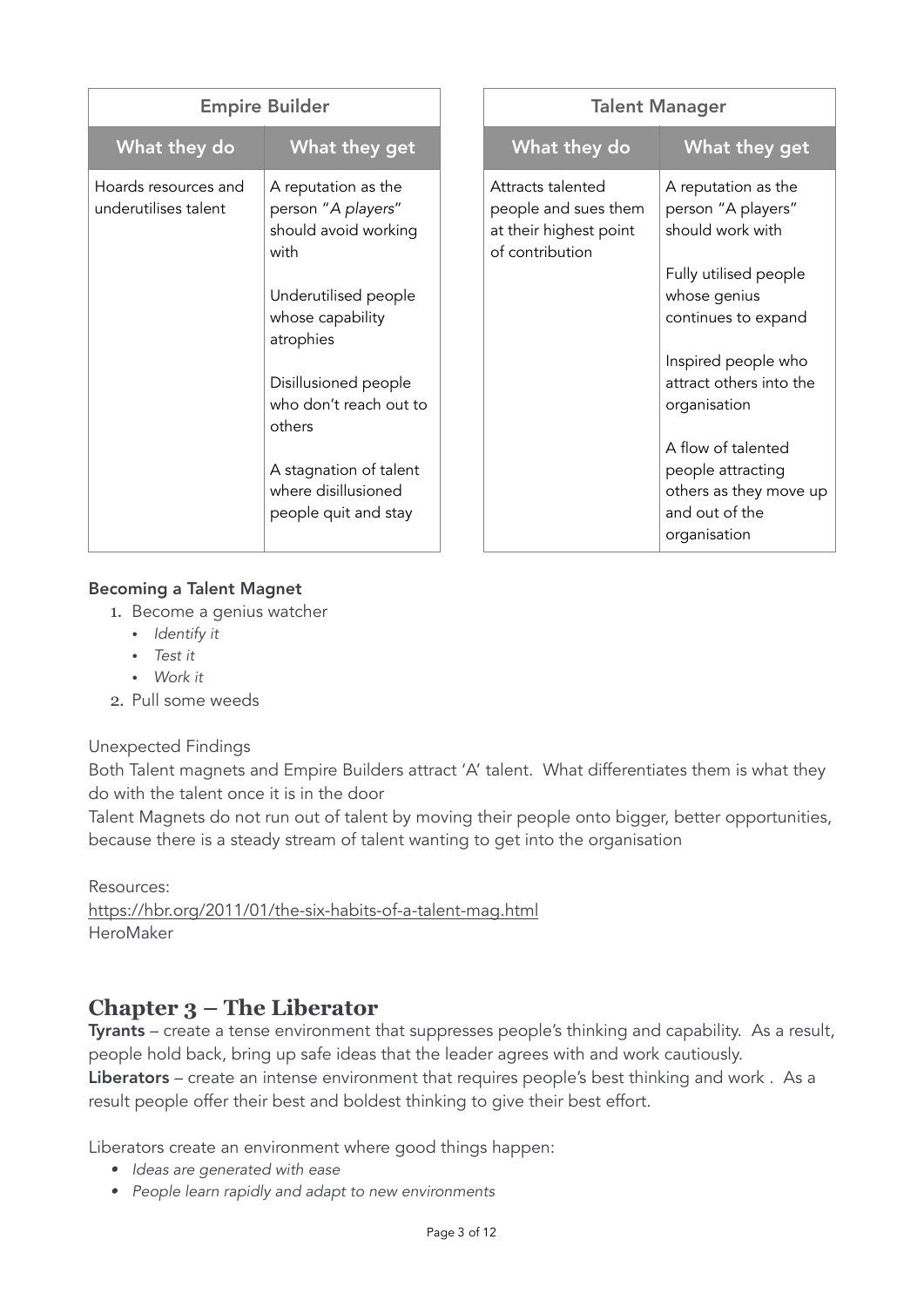- *• People work collaboratively*
- *• Complex problems get solved*
- *• Difficult tasks get accomplished*

## The Three practices of the Liberator

- 1. Create space
	- *Release others by restraining yourself*
	- *Shift the ratio of listening to talking: become a ferocious listener! Let others share what they know.*
	- *Operate consistently. Consistency creates predictability. When leaders are consistent, it lets others know when they can jump in allows them to contribute.*
	- *Level the playing field*
- 2. Demand best work
	- *Defend the standard*
	- *Distinguish best work from outcome*

#### 3. Generate rapid learning cycles

- *Admit and share mistakes*
- *Insist on learning from mistakes. Learning cannot happen without mistakes*

#### Diminishers dominate the space, create anxiety and judge others

| <b>Tyrants</b>                                                                        |                                                                                                                                                                                                                                  |                                                                                       | <b>Liberators</b>                                                                                                                                                                                                                     |
|---------------------------------------------------------------------------------------|----------------------------------------------------------------------------------------------------------------------------------------------------------------------------------------------------------------------------------|---------------------------------------------------------------------------------------|---------------------------------------------------------------------------------------------------------------------------------------------------------------------------------------------------------------------------------------|
| What they do                                                                          | What they get                                                                                                                                                                                                                    | What they do                                                                          | What they get                                                                                                                                                                                                                         |
| Creates a tense<br>environment that<br>suppresses people's<br>thinking and capability | People who hold back<br>but appear to be<br>engaged not eh<br>surface<br>Safe Ideas the leader<br>already agrees with<br>People who work<br>cautiously, avoid taking<br>risks, and find excuses<br>for any mistakes they<br>make | Creates an intense<br>environment that<br>requires people's best<br>thinking and work | People who offer their<br>best thinking and really<br>engage their full<br>brainpower<br>The best and boldest<br>ideas<br>People who give their<br>full effort and will go<br>out on a limb and learn<br>quickly from any<br>mistakes |

#### Becoming a liberator (it takes long-term commitment)

- 1. Play your chips, learn restraint in meetings, limit your input to when it most matters
- 2. Label your opinions:
	- *Soft opinions offer a perspective and ideas for someone else to consider*
	- *Hard opinions are a clear and potentially emphatic point of view*
- 3. Make your mistakes known, acknowledging your mistakes give others permission to experience failure and go on to learn and recover with dignity and increased capability.
	- *Get personal*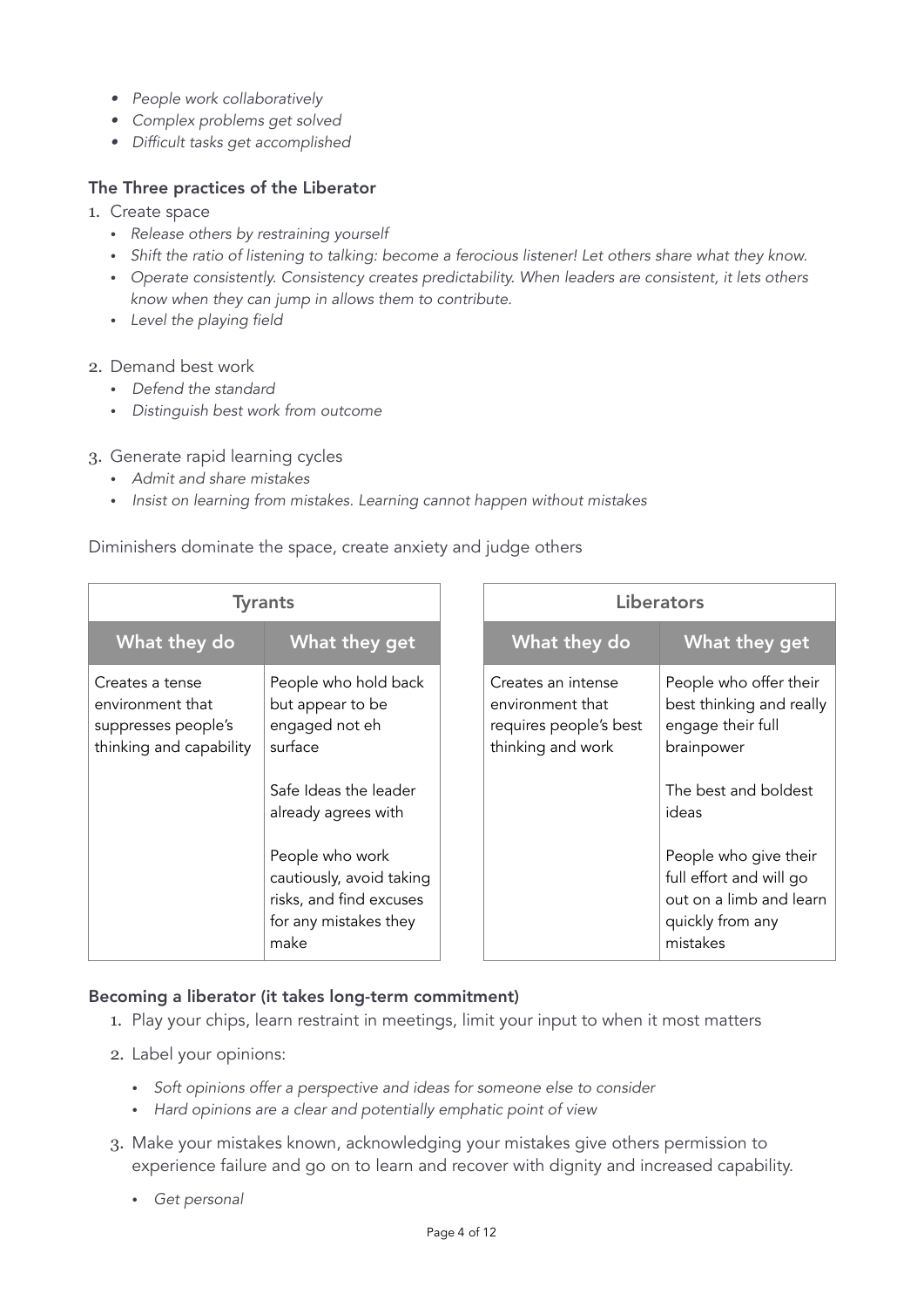• *Go public* 

# Unexpected findings

The path of least resistance is often the path of tyranny. Because many organisations are skewed, a leader can be above average in an organisation and still operate as a Tyrant

Liberators maintain a duality of giving people permission to think while also creating an obligation for them to do their best work

Multipliers are intense. Leaders who can discern and create the difference between tense and intense climate can access significantly more brainpower from their organisations.

# **Chapter 4 – The Challenger**

*The number one difference between a Nobel prize winner and others is not IQ or work ethic, but that they ask bigger questions. -Peter Drucker* 

Know it all – give directives that showcase how much they know. As a result they limit what their organisation can achieve to what they themselves know how to do. The organisation uses its energy what the boss thinks. They are the 'expert' in everything.

Challengers – define opportunities that challenge people to go beyond what they know how to do. As a result they get an organisation that understands the challenge and has the focus and energy to take it on.

*Multipliers understand that people grow through challenge. They understand that intelligence grows by being stretched and tested. So even if the leader has a clear vision of the direction, he or she doesn't just give it to people. Multipliers don't just give answers. They provide just enough information to prove thinking and to help people discover and see the opportunity for themselves. They begin a process of discover.* 

*-Liz Wiseman, Multipliers, p107*

# The three practices of the Challenger

- 1. Seed the opportunity
	- *Show the need*
	- *Challenge the assumptions*
	- *Reframe problems*
	- *Create a starting point*
- 2. Lay down a challenge
	- *Extend a concrete challenge*
	- *Ask the hard questions*
	- *Let others fill in the blanks*
- 3. Generate belief in what is possible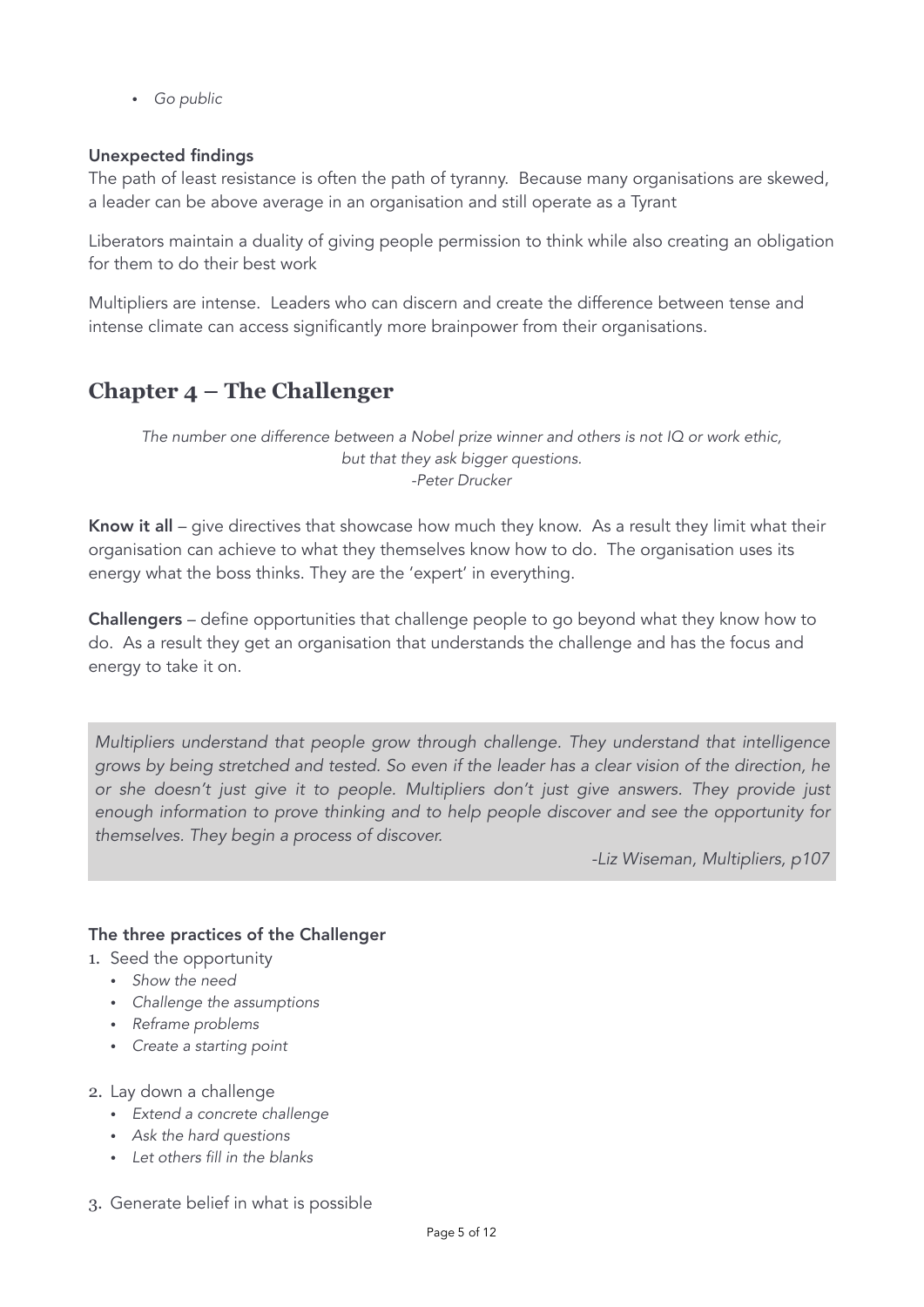- *Helicopter down*
- *Lay out a path*
- *Co-create a plan*
- *Orchestrate an early win*

| Know - it - alls                                        |                                                                                                                                                                                                                                                                                   |                                                            | <b>Challengers</b>                                                                                                                                                                                                                                                                                   |
|---------------------------------------------------------|-----------------------------------------------------------------------------------------------------------------------------------------------------------------------------------------------------------------------------------------------------------------------------------|------------------------------------------------------------|------------------------------------------------------------------------------------------------------------------------------------------------------------------------------------------------------------------------------------------------------------------------------------------------------|
| What they do                                            | What they get                                                                                                                                                                                                                                                                     | What they do                                               | What they get                                                                                                                                                                                                                                                                                        |
| Gives directives that<br>showcase how much<br>they know | Distracted efforts as<br>people vie for the<br>attention of the boss<br>Idle cycles in the<br>organisation as people<br>wait to be told what to<br>do or to see if the boss<br>will change direction<br>again<br>An organisation that<br>doesn't want to get<br>ahead of the boss | Defines an opportunity<br>that causes people to<br>stretch | Collective intent<br>toward the same<br>overarching<br>opportunity<br>Rapid cycles and<br>accelerated problem<br>solving without the<br>initiation of the formal<br>leader<br>People's discretionary<br>effort and intellectual<br>energy to take on the<br>toughest<br>organisational<br>challenges |

#### Becoming a challenger

- Become Seriously Curious. Ask: Why? Ask: I wonder if we could…?
- Ask leading questions go extreme
- Take a bus trip go somewhere together to learn together.
- Take a massive baby step let everyone see that something great is possible

#### Unexpected findings

Even when leaders have a clear view of the future there are advantages to simply seeding the opportunities

Challenges have full range of motion, they can see and articulate the big thinking and ask the big questions, but they can also connect that to the specific steps needed to create movement

If you ask people to take on the impossible in the right way, it can actually create more safety that if you ask for something easier.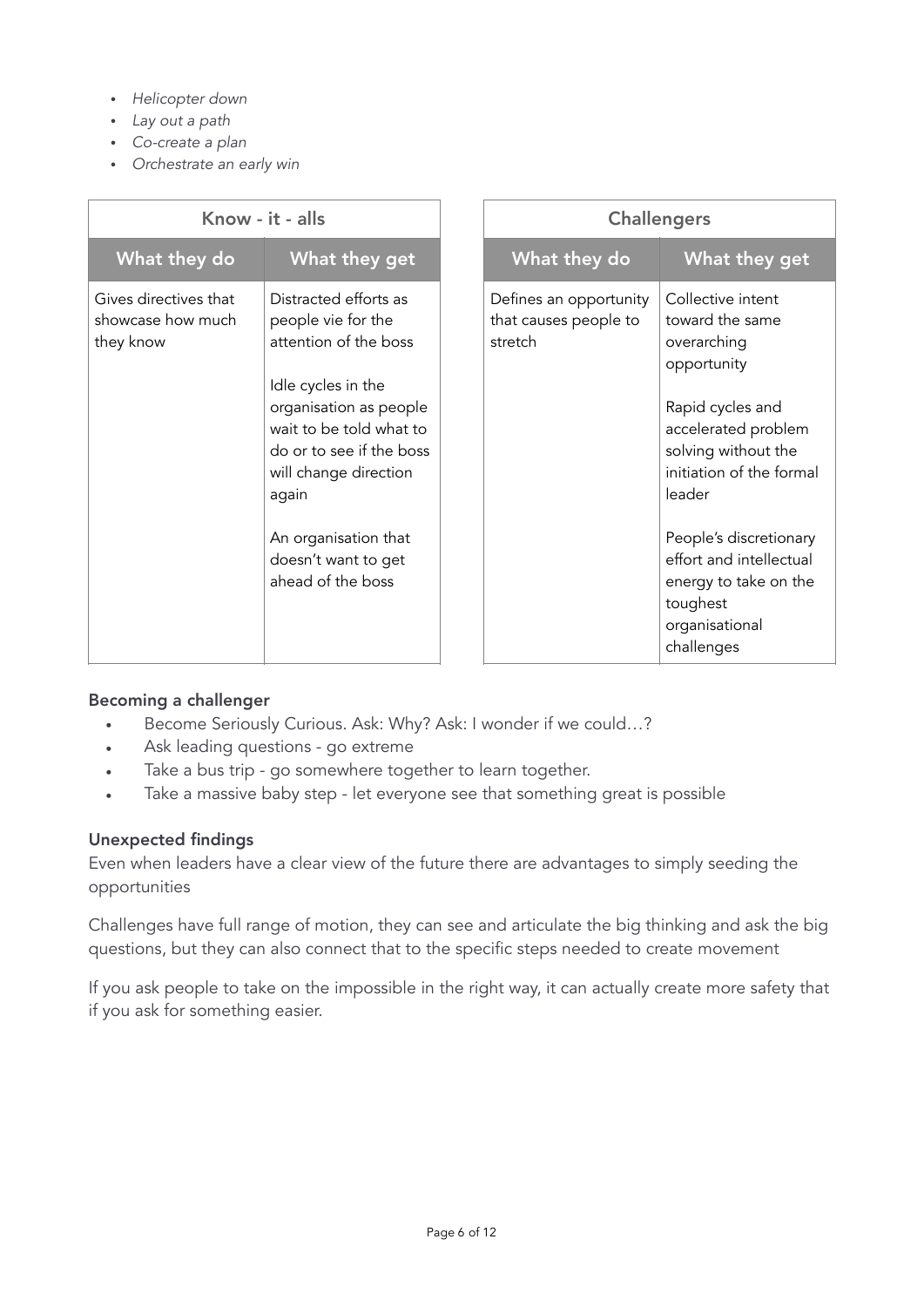# **Chapter 5 – The Debate Maker**

It is better to debate a decision without settling it than setting a decision without debating it *-Joseph Joubert* 

Decision Makers – decide efficiently with a small inner circle, but they leave the broader organisation in the dark to debate the soundness of the decision instead of executing it

Debate Makers – engage people in debating the issues up front, which leads to the sound decisions that people understand and can execute efficiently

## The three practices of the Debate Maker

#### 1. Frame the Issue

- Define the question
	- *Unearth and challenge the assumptions that entrench the organisation in old patterns and thinking;*
	- *Surface the fundamental tensions and tradeoffs to be considered in a decision;*
	- *Force people to examine the facts and confront reality'*
	- *Ensure multiple perspectives on an issue*
- Form the team
	- *Those with knowledge or insight needed to inform the issue*
	- *Key stakeholders for the decision*
	- *Those with responsibility for driving the outcome of the decision.*
- Assemble the data
	- *Give everyone concerned the right information*
	- *Give it in good time before the debate*
	- *Ensure people can make informed opinions*
- Frame the decision
	- *What Question needs to be addressed?*
	- *Why is the environment or situation creating the need for debate?*
	- *How will the decision making process happen? How long will it take?*
	- *Who will recommend? Who will decide?*
- 2. Spark the debate
	- *Create safety for best thinking*
	- *Demand rigour*

#### A great debate is:

*Engaging:* The question is compelling and important to everyone in attendance

*Comprehensive:* The right information is shared to generate a holistic and collective understanding of the issues at hand.

Fact based: The debate is deeply rooted in fact, not opinion

Educational: People leave the debate more focused on what they learned the on who 'won' or 'lost'.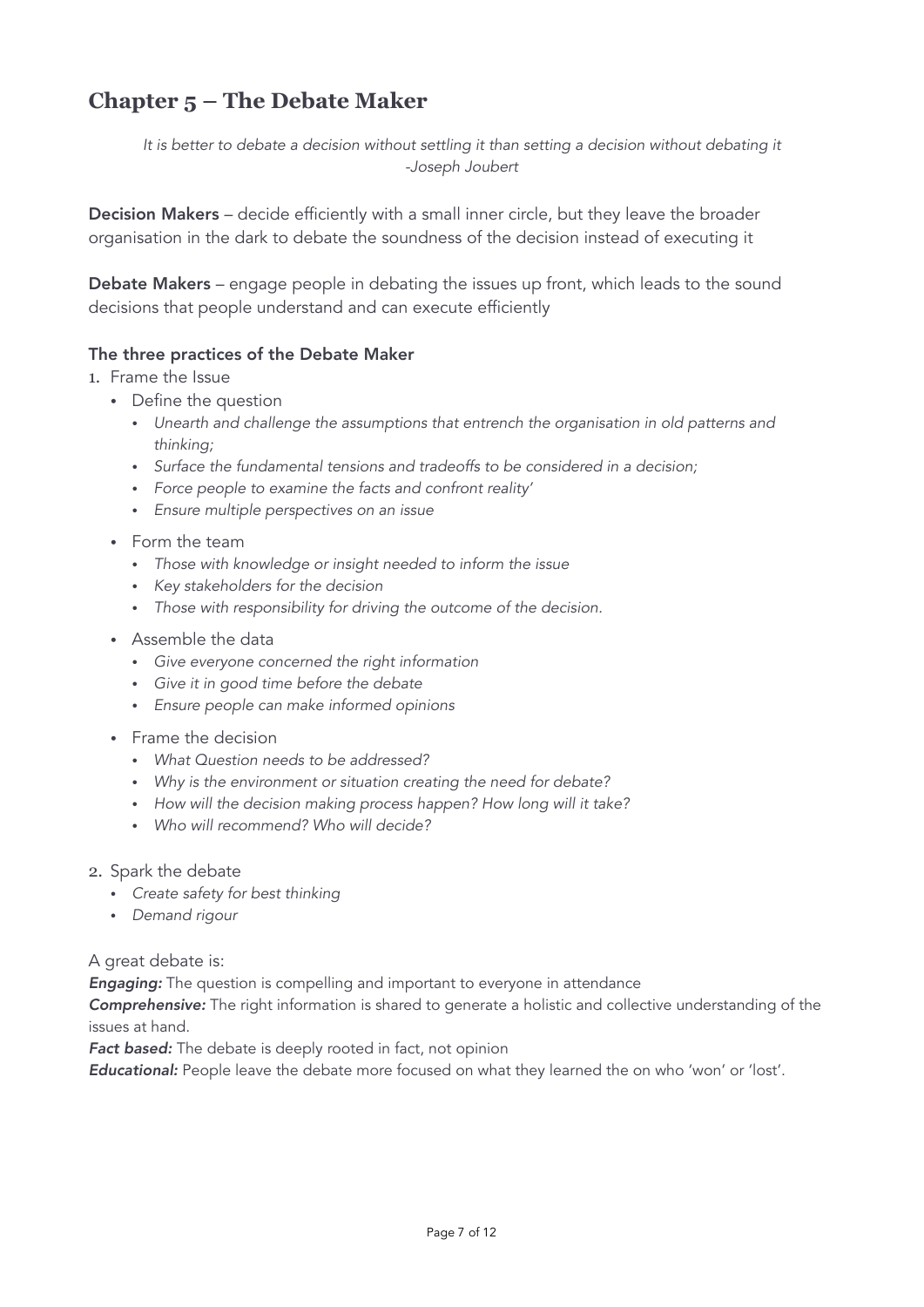| Create<br>safety<br>for best<br>thinking | • Share your view last after hearing other people's views<br>• Encourage others to take an opposing view<br>• Encourage all points of view<br>• Focus on the facts<br>• Depersonalise the issues and keep it unemotional<br>• Look beyond the organisational hierarchy and job titles |
|------------------------------------------|---------------------------------------------------------------------------------------------------------------------------------------------------------------------------------------------------------------------------------------------------------------------------------------|
| Demand<br>rigour                         | • Ask the hard questions<br>• Challenge the underlying assumptions<br>• Look for evidence in the data<br>• Attack the issues, not the people<br>• Ask "why" repeatedly until the root cause is unearthed<br>• Equally debate both sides of the issue                                  |

## 3. Drive a Sound Decision

- *Re-clarify the decision-making process* 
	- *Are we making the decision right now or do we need more information?*
	- *If it is a team decision, how will we resolve any differing views?*
	- *Has anything that has surfaced in the debate altered the decision-making process?*

- *Make the decision*
- *Communicate the decision and rationale*

| <b>Decision Makers</b>                                             |                                                                               |  |                                                               | <b>Debate Maker</b>                                |
|--------------------------------------------------------------------|-------------------------------------------------------------------------------|--|---------------------------------------------------------------|----------------------------------------------------|
| What they do                                                       | What they get                                                                 |  | What they do                                                  | What they get                                      |
| Engage a select inner<br>circle in the decision-<br>making process | Underutilisation of the<br>bulk of their resources,<br>while a select few are |  | Access a wide<br>spectrum of thinking in<br>a rigorous debate | High utilisation of the<br>bulk of their resources |
|                                                                    | overworked                                                                    |  | before making<br>decisions                                    | Real information they<br>need to make sound        |
|                                                                    | A lack of information                                                         |  |                                                               | decisions                                          |
|                                                                    | from those closest to                                                         |  |                                                               |                                                    |
|                                                                    | the action, resulting in                                                      |  |                                                               | Efficient execution with                           |
|                                                                    | poorer decisions                                                              |  |                                                               | lower resource levels                              |
|                                                                    |                                                                               |  |                                                               | because they have                                  |
|                                                                    | Too many resources                                                            |  |                                                               | built a deep                                       |
|                                                                    | thrown at those who                                                           |  |                                                               | understanding of the                               |
|                                                                    | don't have the                                                                |  |                                                               | issues, which readies                              |
|                                                                    | understanding they                                                            |  |                                                               | the organisation to                                |
|                                                                    | need to execute the                                                           |  |                                                               | execute                                            |
|                                                                    | decisions effectively                                                         |  |                                                               |                                                    |

# Becoming a Debate Maker

- Ask the Hard Question(s)
- Ask for the data
- Ask each person

# Unexpected findings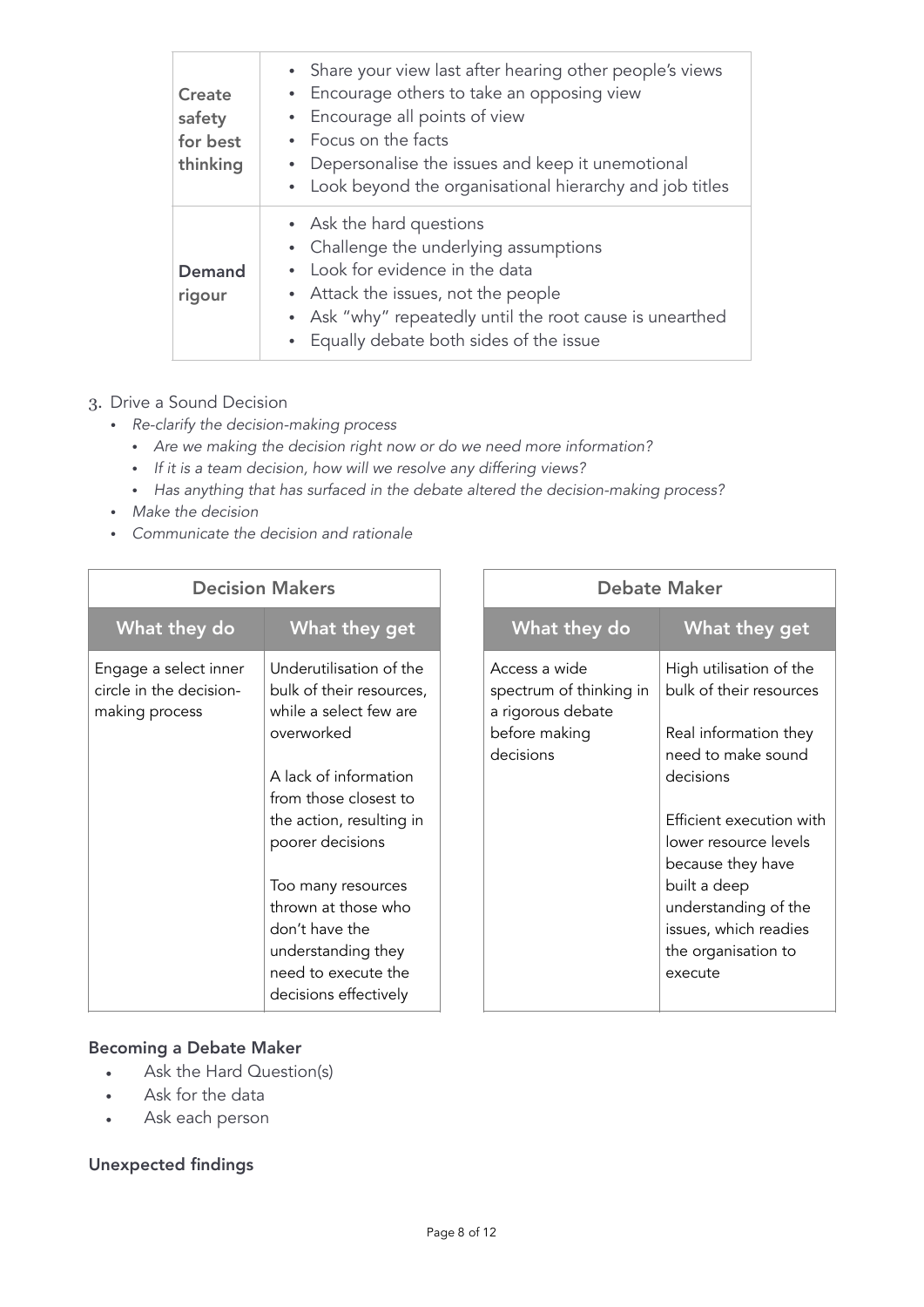As a leader, you can have a very strong opinion but also facilitate debate that creates room for other people's view. The data is the key

Debate Makers are equally comfortable being the decision maker in the end. They are not only consensus-driven leaders.

Rigorous debate does not break down the team; it builds them and makes the team stronger.

# **Chapter 6 – The Investor**

*If you want to build a ship, don't drum up the men to gather wood, divide the work and give orders. Instead teach them to yearn for the vast and endless sea -Antoine de St Exupery* 

Micromanagers – manage every detail in a way that creates dependence on the leader and their presence for the organisation to perform

Investors – give other people the investment and ownership they need to produce results independent of the leader

## The three practices of the Investor

- 1. Define ownership
	- *Name the lead (give them 51% of the vote)*
	- *Give ownership for the end goal*
	- *Stretch the role*
- 2. Invest resources
	- *Teach and coach*
	- *Provide backup*
- 3. Hold people accountable
	- *Give back leadership & accountability*
	- *Expect complete work (ask for the "F-I-X", don't just identify the problem, find a solution)*
	- *Respect natural consequence*
	- *Make the scoreboard visible*

The diminishes approach to execution:

- *• assume "people will never be able to figure it out without me"*
- *• maintain ownership by giving piecemeal tasks not real responsibility*
- *• jump in and out taking back assigned tasks the moment a problem arises.*
- *• end up doing all the work themselves*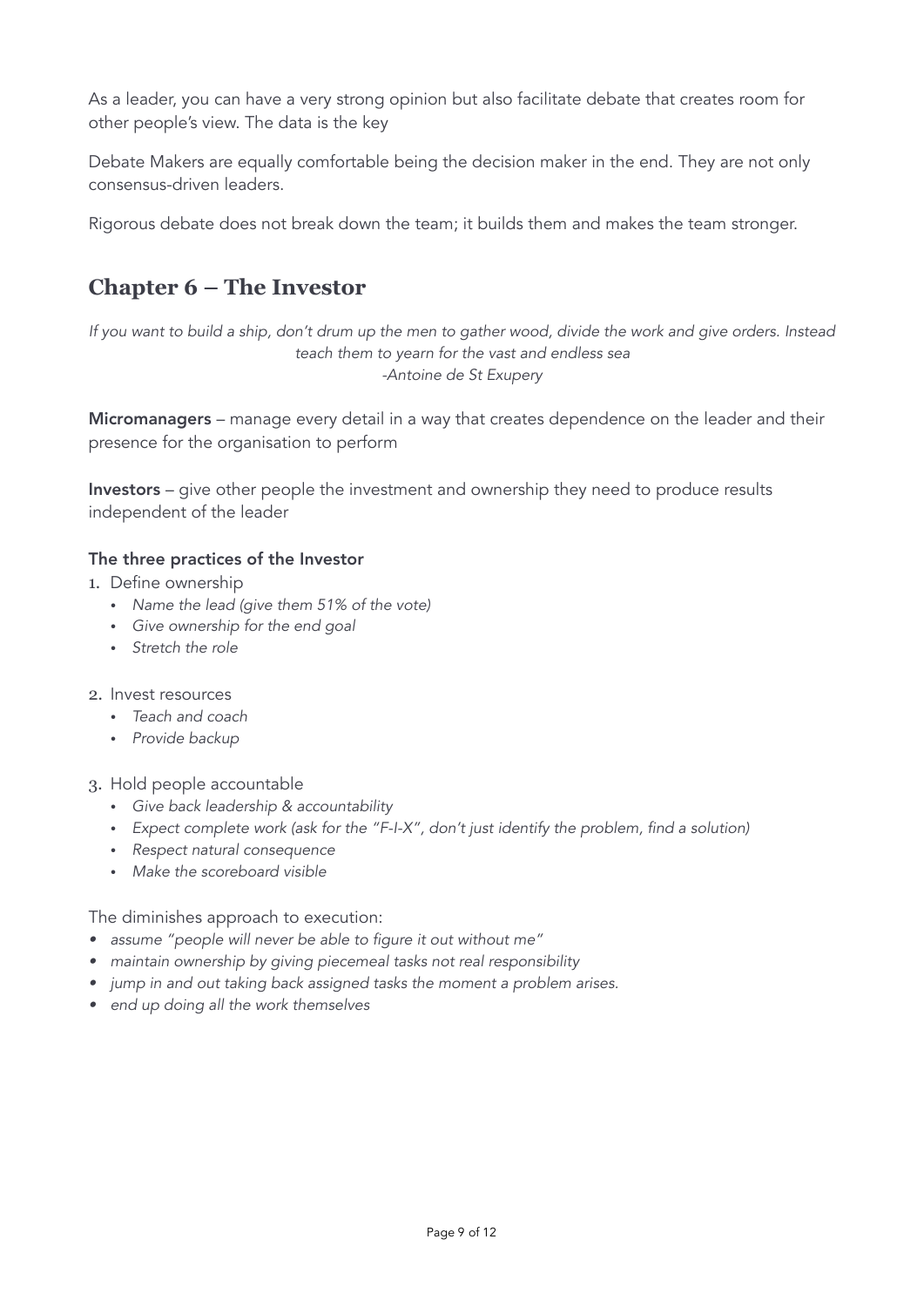| <b>Micromanagers</b>                                                                        |                                                                                                                                                                                                                                                                                                   |                                                                                  | <b>Investors</b>                                                                                                                                                                                                                                        |
|---------------------------------------------------------------------------------------------|---------------------------------------------------------------------------------------------------------------------------------------------------------------------------------------------------------------------------------------------------------------------------------------------------|----------------------------------------------------------------------------------|---------------------------------------------------------------------------------------------------------------------------------------------------------------------------------------------------------------------------------------------------------|
| What they do                                                                                | What they get                                                                                                                                                                                                                                                                                     | What they do                                                                     | What they get                                                                                                                                                                                                                                           |
| Manage every detail of<br>the work to ensure it is<br>completed the way<br>they would do it | People who wait to be<br>told what to do<br>People who hold back<br>because they expect to<br>be interrupted and<br>told what to do instead<br>Free riders who wait<br>for the boss to swoop<br>in and save them<br>People who try to<br>"work" their bosses<br>and make<br>sophisticated excuses | Give other people the<br>ownership for results<br>and invest in their<br>success | People who take<br>initiative and anticipate<br>challenges<br>People who are fully<br>focused on a achieving<br>results<br>People who can get<br>ahead of the boss in<br>solving problems<br>People who respond to<br>the natural forces<br>around them |

## Becoming an Investor

- Let them know who is the boss: they are in charge and accountable, you stay engaged and supporting
- Let nature take its course: let them experience the natural consequences of their actions in order to learn and develop. Let them learn from their mistakes.
	- *let it happen*
	- *talk about it*
	- *focus on next time*
- Ask for the F-I-X
	- *What solution(s) do you see to this problem?*
	- *How would you propose we solve this?*
	- *What wold you like to do to fix this?*
- Hand back the pen: Multipliers say:
	- *"I'm happy to help think this through, but I'm still looking to you to lead this going forward"*
	- *"You are still in the lead on this"*
	- *"I'm here to back you up. What do you need from me as you lead this?"*

#### Unexpected findings

Multipliers do get involved in the operational details but they keep the ownership with other people

Multipliers are rated 45% higher at delivering world-class results than the Diminisher counterparts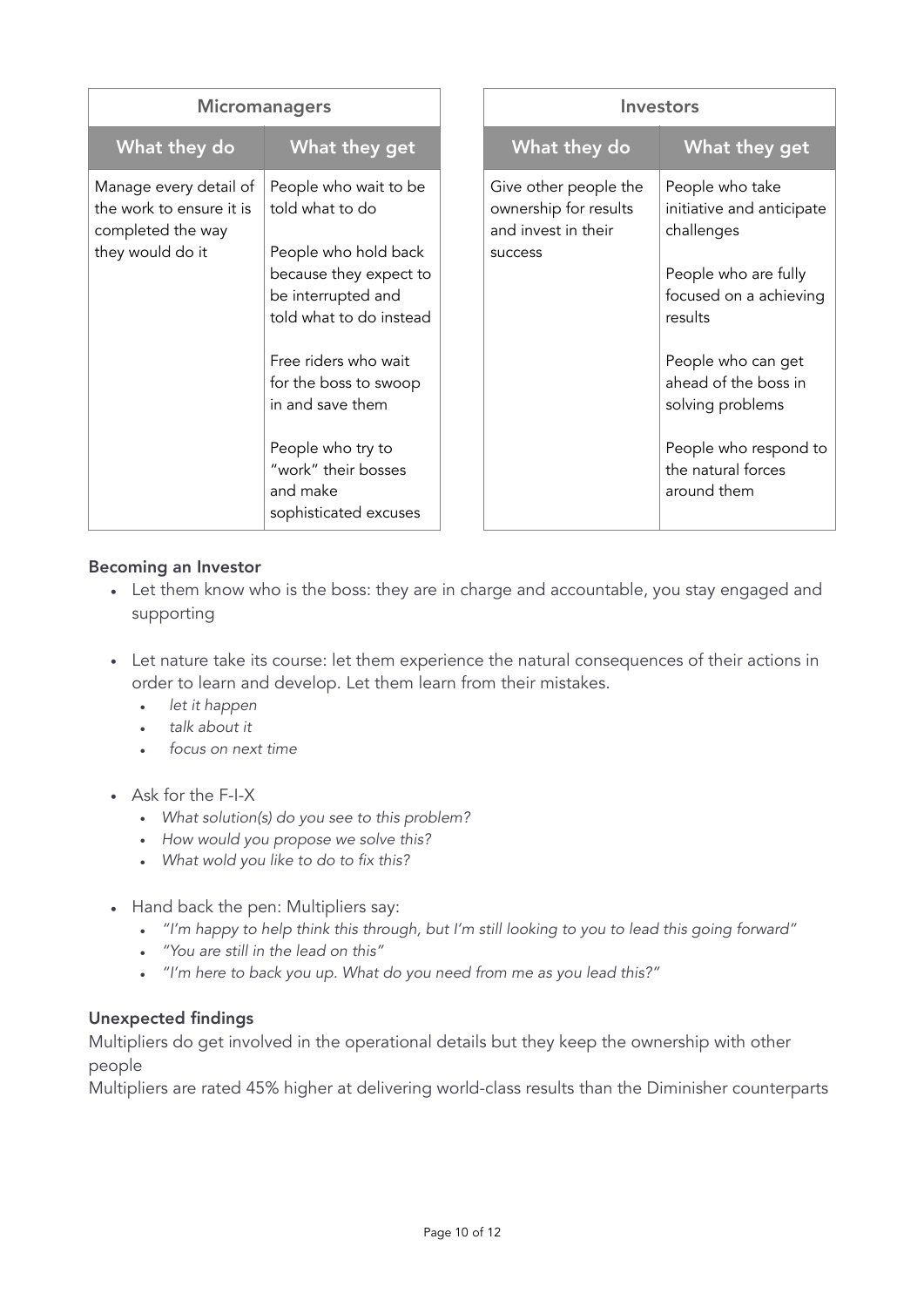# **Chapter 7 –Becoming a Multiplier**

Moving from being a Diminisher to a Multiplier may seem overwhelming so why not take the lazy way:

Use the right principles and tools to attain maximum results with just the right amount of effort

# Three Accelerators:

- 1. Work the extremes assess your leadership practices and then focus your development on the two extremes
	- i) Bring up your lowest low, and
	- ii) Take your highest level to the next level

| <b>Multiplier</b>                  | <b>Talent</b><br><b>Magnet</b>  | Liberator     | <b>Challenger</b>  | <b>Debate</b><br><b>Maker</b>   | <b>Investor</b>                |
|------------------------------------|---------------------------------|---------------|--------------------|---------------------------------|--------------------------------|
| <b>Towering</b><br><b>Strength</b> |                                 |               |                    |                                 |                                |
|                                    | $\overline{2}$                  |               |                    |                                 |                                |
| Competency                         |                                 |               |                    |                                 |                                |
|                                    |                                 |               |                    |                                 |                                |
| <b>Vulnerability</b>               |                                 |               |                    | $\overline{\mathbf{h}}$         |                                |
| <b>Diminisher</b>                  | <b>Empire</b><br><b>Builder</b> | <b>Tyrant</b> | <b>Know-It-All</b> | <b>Decision</b><br><b>Maker</b> | <b>Micro</b><br><b>Manager</b> |

2. Start with the assumptions – adopt the assumptions of a Multiplier and allow the behaviour and practices to naturally follow

| <b>Discipline</b>    | <b>Diminisher Assumption</b>                                       | <b>Multiplier Assumption</b>                              |
|----------------------|--------------------------------------------------------------------|-----------------------------------------------------------|
| <b>Talent Magnet</b> | People need to report to me<br>in order to get them to do anything | If I can find someone's genius,<br>I can put them to work |
| Liberator            | Pressure increases performance                                     | People's best thinking must be given,<br>not taken        |
| Challenger           | I need to have all the answers                                     | People get smarter by being<br>challenged                 |
| Debate Maker         | There are only a few people<br>worth listening to                  | With enough minds, we can figure it out                   |
| Investor             | People will never be able to figure it<br>out without me           | People are smart and will figure it out                   |